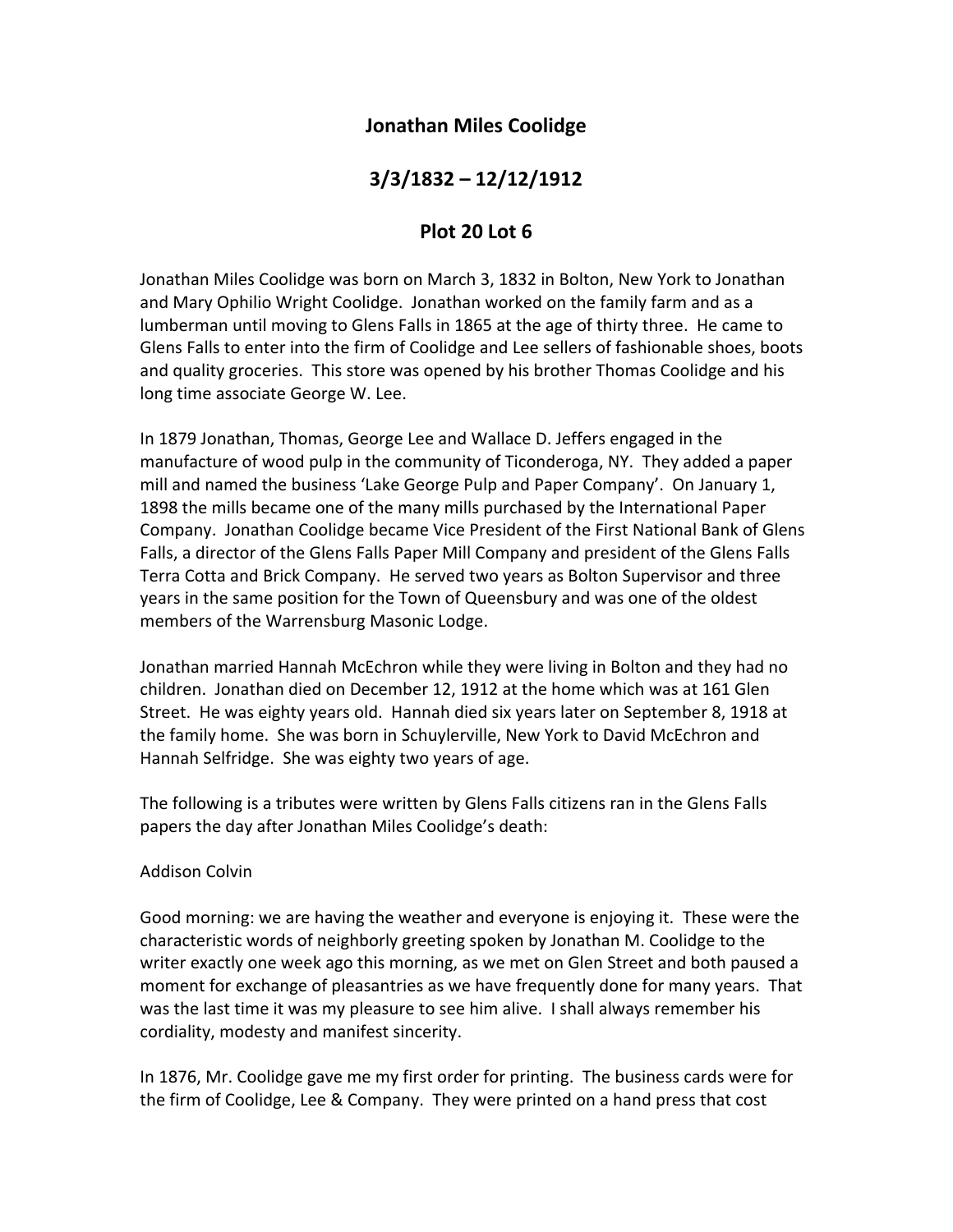\$6.00 and secondhand type was used. He said when he received and paid for them,"They are satisfactory." I have one of them now and do not believe, as I inspect the cards, an amateurish specimen of work, even at that time they would have been very satisfactory to anyone but Jonathan M. Coolidge.

He was my friend for more than fifty years. He was the friend of everyone, figuratively speaking. He was the only man I ever knew who really appeared interested when importuned promiscuously to dispense funds for the thousand and one opportunities submitted to a man who is generally credited with liberality in such directions.

In my early experiences there was more than one town in the County where the question first asked about a candidate for office was: 'How do the Coolidges feel about the man's worth? Not is he a Democrat or Republican?'

To have lived eighty years in the same community, respected, honored and revered by all classes of citizens is a rich possession, more valuable than heritage, estates and titles. One of the substantial, influential, benevolent 'old guard' of the early history of Warren County has passed on to the life eternal. To recount his activities would necessitate a recital of every public movement and most commercial enterprises, as well as a review of political and municipal advancement, and public spirited, religious and charitable achievements of fifty years last past.

"Others will go more into detail and speak with greater fluency of this man whose smile possessed such warmth of fellowship, whose sincere interest in his friends was a benediction. No one has more respect for the memory of the deceased nor realizes with greater force the loss this community sustains by his inevitable departure for the abode which a life's work exceptional in all respects; has fitted him to enjoy to its full saturation.

There are faces whose radiation never lessens; individuals whose influence is never removed; temperaments that are always exemplary and characteristics that leave an indelible impress upon all time.

"Any one of these exceptional graces is written about in history. They are recorded in the great Book of Life and angel voices chant their praises. To possess all is not far removed from Divinity."

### S. B. Goodman

"In the passing from this life of Jonathan M. Coolidge, Glens Falls loses one of its best citizens, and one whose loss will be felt for years to come. He was a Christian gentleman in every sense of the word. For several years it has been my good fortune to be in close touch with him, not only in a business way, but in his home life also, and never have I detected the slightest selfish act. Many times he has said to me, 'We must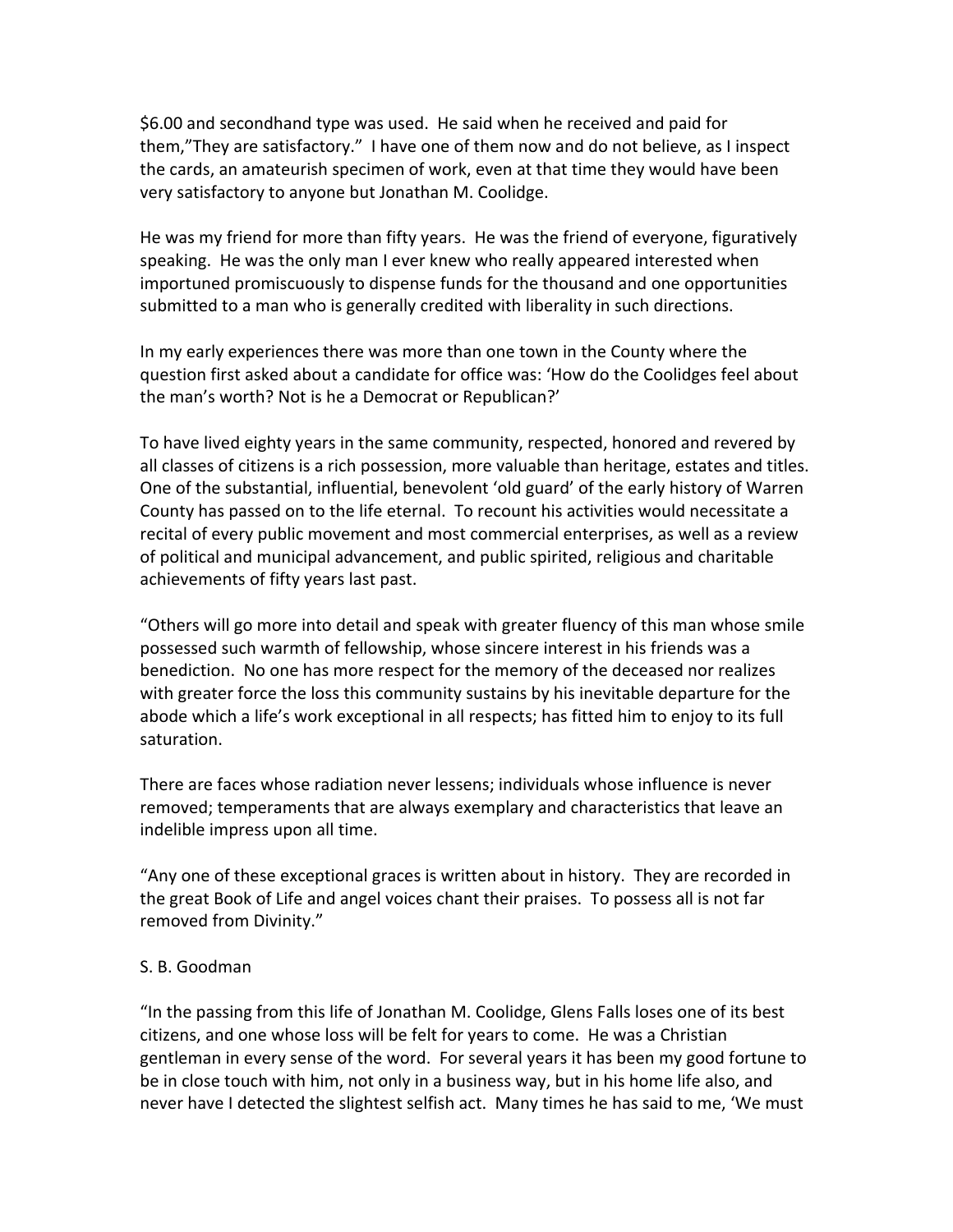do as we would be done by'. The Golden Rule was his text for his life's sermon. Not long since, he said; 'When I come to my journeys end, if I can look back and see that I have made a few people happier, or their burden less hard to bear, I shall be satisfied. Personally, I feel that I have lost a friend whose place will never be filled."

#### F. W. Wait

"Mr. Coolidge was certainly one of nature's noblemen – a kind and true friend. He had a most kindly disposition. In an acquaintance of many years I have owes found him true to the highest ideals in business and friendships."

#### B.B Fowler

"I have known Jonathan M. Coolidge over forty years and during some of those earlier years we were both engaged in the same line of work, only upon opposite corners of the street, therefore I may be able to speak of him from more than one standpoint. Everybody certainly admires a loving and generous nature. This eminently belonged to Mr. Coolidge for no occasion or occasion or opportunity prevented him from doing the right and generous act at all times. Some men are good but lacking patience. He timed every act with the greatest forbearance. Some men are just, but with too much riditry and tremor – he solved the problem while he held your hand in a hearty grasp and smile as only men smile who think and do right throughout the busy hours of the day. His memory will be precious for he died as he lived in truth, trust and the square deal."

### Henry Crandall

"Mr. Coolidge was one of our best citizens and his demise is a great loss to the community. I have known him for thirty years and have always found him to be straightforward and honorable in his business dealings, etc. The death of such a man is a great loss to any city or community."

Prepared by Wayne Wright, City Historian with information from the Glens Falls Times and The Post Star newspapers.

Questions and comments should be directed to the Glens Falls City Historian at: City Hall 42 Ridge St. Glens Falls, NY historian@cityofglensfalls.com 518-761-3871.